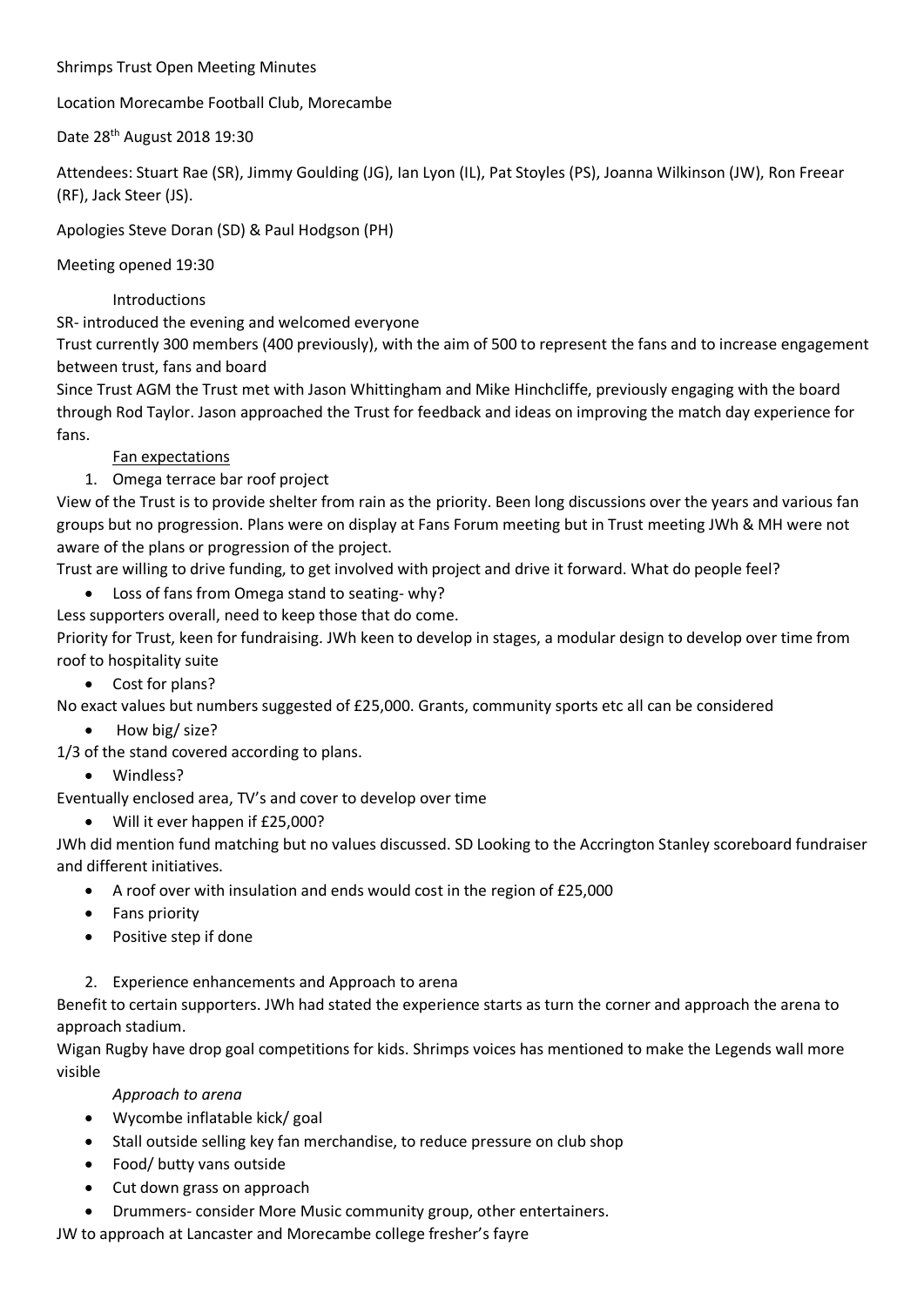• Colchester had a band in a container

Teenagers not in the bar – consider what interested them. Through FIFA trust gained overseas fans. Consider hire of vans of consoles. Trust and club pay?

• Christie the Cat to be around more

Selfie station with player and mascot under canopy

- Add colour as all grey and dark- use the red, white and black
- Feather flags
- Block Hurley car park and bog/ hill to make access only though Christie Way
- Merry go round- consider R Leisure hire
- Consider away fan spend.

Morecambe town quiet Saturday post 1700 away fans attending match. Police and liaison officer advise where to go? Restrict where go?

- Other clubs requested memorabilia to add to displays
- Christie the cat should be mascot at every game. Give a drum and encourage fans. Link to college/ performing arts/ university or college?

Need to consider cost of CRB checks

- Need to push forward with ideas
- Idea of meeting to get ideas and then prioritise

• Away end flags of away supporters take over Bay radio stand- shouldn't we have our flags there? Couple of younger supporters looking into more flags and banners

- Crowd flag
- Bus/ transport to away games

#### *Half time*

- Penalty shoot outs, beat the keeper
- Omega end speakers not all working and main stand muffled in certain areas
- Need to provide enough food and beers etc
- Added value to tickets with player interviews (hospitality)
- Increase road signs directing people to arena, nothing bay gateway and from oxcliffe
- Highlights of last game on big screen
- Brian Campbell developing features on big screen
- Shelf for putting food/ drink in omega bar area
- Big screen show in play highlights
- Aminated players such as turning to face camera when introduced
- Goal celebrations- fanfare on screen
- Fixtures advertised around town

### Screen in Arndale has and advert

- Next game advertised on the way out
- Improve outside with digital boards and signs and adverts
- Plastech previously involved at Christie Park

Colin Goldring and Rod Taylor introduced

Roof plans are developing, speaking to architects this week and plans being submitted.

Concern with taking revenue from MFC

Community important and need to promote MFC within the town. Want to work together

Owners taking no money, invested £2 million which covered losses. Want income to increase to put o player budgets etc

- Happy hours, discounts for members
- Mark Mckenna entertainment great. Smaller crowds of away fans excellent, less so when bigger crowds
- Football shown in bar and promotions to get people to stay in bars